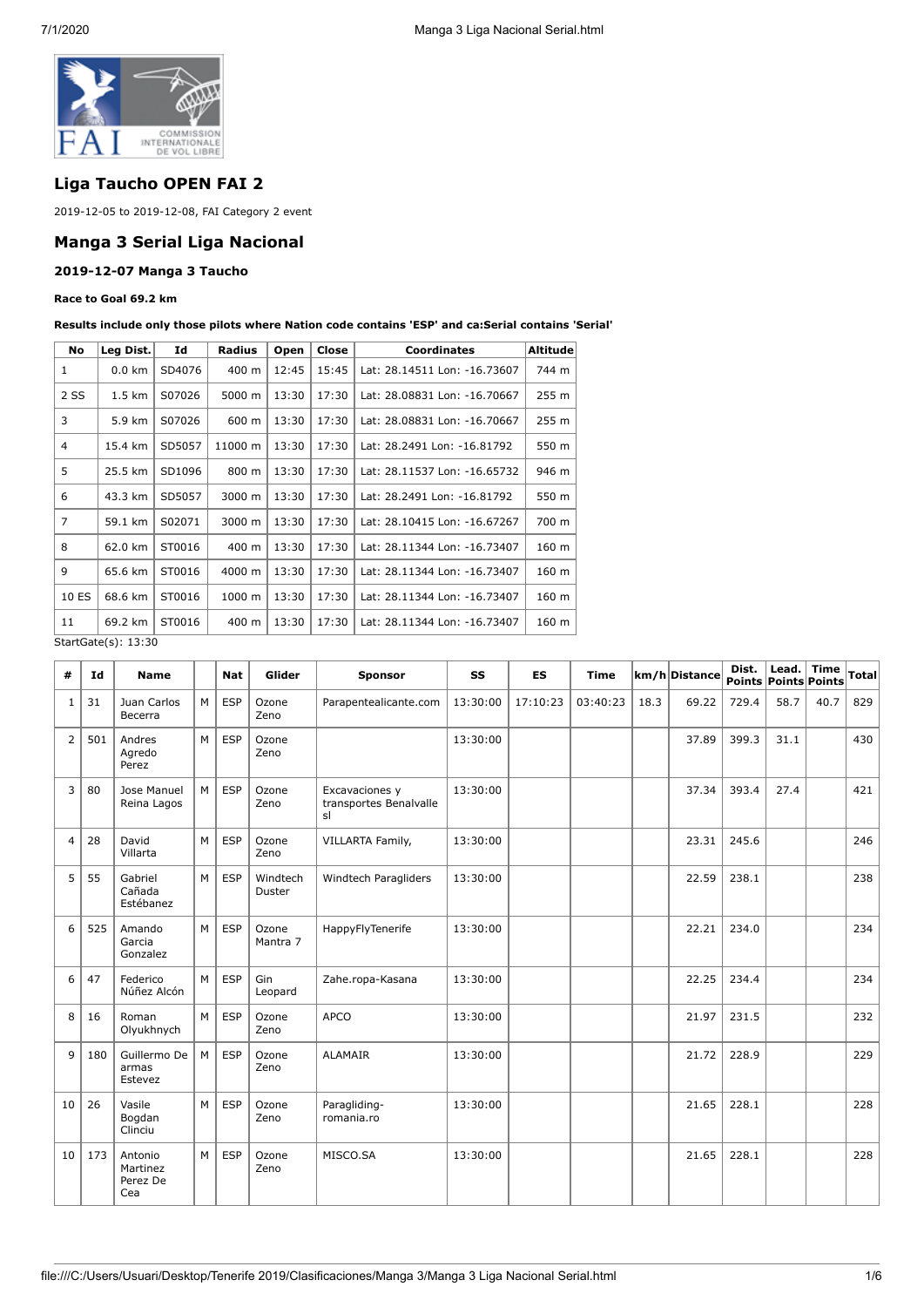# 7/1/2020 Manga 3 Liga Nacional Serial.html

| #  | Id  | Name                                        |    | Nat        | Glider                            | <b>Sponsor</b>                        | SS       | ES | Time | km/h Distance | Dist.<br>Points Points Points | Lead. | Time | <b>Total</b> |
|----|-----|---------------------------------------------|----|------------|-----------------------------------|---------------------------------------|----------|----|------|---------------|-------------------------------|-------|------|--------------|
| 12 | 117 | Alonso<br>Álvarez<br>Manuel<br>Damián       | M  | <b>ESP</b> | Ozone<br>Zeno                     | LET'S FLY                             | 13:30:00 |    |      | 21.47         | 226.3                         |       |      | 226          |
| 13 | 135 | Antonio<br>Perez<br>Aserrador               | M  | <b>ESP</b> | Ozone<br>Zeno                     | <b>TENERFLY</b>                       | 13:30:00 |    |      | 20.81         | 219.3                         |       |      | 219          |
| 14 | 510 | James<br>Thomas<br>Marsh                    | М  | <b>ESP</b> | UP Meru                           | Tenerife Top<br>Paragliding           | 13:30:00 |    |      | 20.56         | 216.6                         |       |      | 217          |
| 15 | 217 | Pablo<br>Menchero<br>Garcia Olias           | M  | <b>ESP</b> | Skywalk<br>Poison<br><b>XAlps</b> | <b>MEGAMEC</b>                        | 13:30:00 |    |      | 18.69         | 196.9                         |       |      | 197          |
| 16 | 59  | Francisco<br>Angel<br><b>HORMIGO</b><br>GIL | M  | <b>ESP</b> | Ozone<br>Zeno                     |                                       | 13:30:00 |    |      | 17.95         | 189.1                         |       |      | 189          |
| 17 | 68  | Carlos<br>Madrueno                          | M  | <b>ESP</b> | Ozone Z-<br>Alps                  |                                       | 13:30:00 |    |      | 17.13         | 180.5                         |       |      | 181          |
| 18 | 502 | David Cubel<br>Gallarte                     | M  | <b>ESP</b> | Triple<br>Seven<br>Queen          | TuviTándem                            | 13:30:00 |    |      | 16.37         | 172.5                         |       |      | 173          |
| 19 | 36  | Juanma<br>Garcia<br>Guerrero                | М  | <b>ESP</b> | Triple<br>Seven<br>Queen 2        | Parashop                              | 13:30:00 |    |      | 15.86         | 167.2                         |       |      | 167          |
| 20 | 447 | Jordi Roset<br>Llobet                       | M  | <b>ESP</b> | Ozone<br>Alpina 3                 |                                       | 13:30:00 |    |      | 15.42         | 162.5                         |       |      | 163          |
| 21 | 82  | Diego<br>Echegoyen<br>Mendioroz             | М  | <b>ESP</b> | <b>MACPARA</b><br>Eden 7          |                                       | 13:30:00 |    |      | 15.34         | 161.7                         |       |      | 162          |
| 22 | 156 | Jaume Font<br>Ferrer                        | М  | <b>ESP</b> | Axis<br>Venus SC                  | <b>HAPPY FLY Tenerife</b>             | 13:30:00 |    |      | 15.11         | 159.2                         |       |      | 159          |
| 23 | 15  | Paco<br>Navarro<br>González                 | M  | <b>ESP</b> | Mac Para<br>Eden <sub>7</sub>     | Aireyvuelo.com                        | 13:30:00 |    |      | 14.92         | 157.2                         |       |      | 157          |
| 24 | 91  | Fernando<br>Sarralde<br>Vizuete             | M  | <b>ESP</b> | Ozone<br>Zeno                     | <b>ALMENDRAS</b><br>SARRALDE          | 13:30:00 |    |      | 14.44         | 152.1                         |       |      | 152          |
| 25 | 500 | Carlos<br>Cervilla diaz                     | M  | <b>ESP</b> | Gingliders<br>Explorer            | <b>GRANALTURA.ES -</b><br>KASANA.ES   | 13:30:00 |    |      | 14.29         | 150.6                         |       |      | 151          |
| 26 | 829 | Silvio<br>Zugarini                          | M  | <b>ESP</b> | Nova<br>Mentor 6                  | mi bolsillo                           | 13:30:00 |    |      | 10.27         | 108.2                         |       |      | 108          |
| 27 | 283 | Augusto<br>Clemente<br>Ramirez              | M  | <b>ESP</b> | Ozone<br>Delta 3                  |                                       | 13:30:00 |    |      | 5.65          | 59.5                          |       |      | 60           |
| 28 | 512 | Eva Vinuesa<br>Prieto                       | F. | <b>ESP</b> | Ozone<br>Rush 5                   |                                       | 13:30:00 |    |      | 4.98          | 52.5                          |       |      | 53           |
| 29 | 247 | Afranio<br>Gonzalez<br>Cabrera              | M  | <b>ESP</b> | Ozone<br>Zeno                     |                                       | 13:30:00 |    |      | 4.88          | 51.5                          |       |      | 52           |
| 30 | 49  | Jorge<br>Rodriguez<br>Gomez                 | М  | <b>ESP</b> | Ozone<br>Mantra 7                 | Licor café                            | 13:30:00 |    |      | 4.73          | 49.8                          |       |      | 50           |
| 31 | 837 | Jose Tomas<br>Ramirez<br>Muñoz              | M  | <b>ESP</b> | Mac Para<br>Eden 7                | Como Aqui<br>Neumaticos El saladar    | 13:30:00 |    |      | 4.40          | 46.3                          |       |      | 46           |
| 32 | 993 | Josu<br>Gisasola                            | M  | <b>ESP</b> | UpSummit<br>Xc 4                  | Federación Vasca -<br>Sosola Baserria | 13:30:00 |    |      | 4.00          | 42.1                          |       |      | 42           |
| 32 | 149 | Javier<br>Sanchez<br>Casado                 | M  | <b>ESP</b> | Nova<br>Mentor 5                  |                                       | 13:30:00 |    |      | 4.00          | 42.1                          |       |      | 42           |
| 32 | 756 | Rika de Kam                                 | F  | <b>ESP</b> | Mac Para<br>Elan <sub>2</sub>     | AL INMO Algodonales<br>Inmobiliario   | 13:30:00 |    |      | 4.00          | 42.1                          |       |      | 42           |
| 32 | 517 | Fernando<br>Echechipia<br>Urabayen          | M  | <b>ESP</b> | Ozone<br>Delta 3                  |                                       | 13:30:00 |    |      | 4.00          | 42.1                          |       |      | 42           |
| 32 | 514 | Jon Villares<br>echaide                     | M  | <b>ESP</b> | Advance<br>XI                     |                                       | 13:30:00 |    |      | 4.00          | 42.1                          |       |      | 42           |

÷

÷

l,

L,

 $\overline{\phantom{a}}$ 

 $\overline{\phantom{a}}$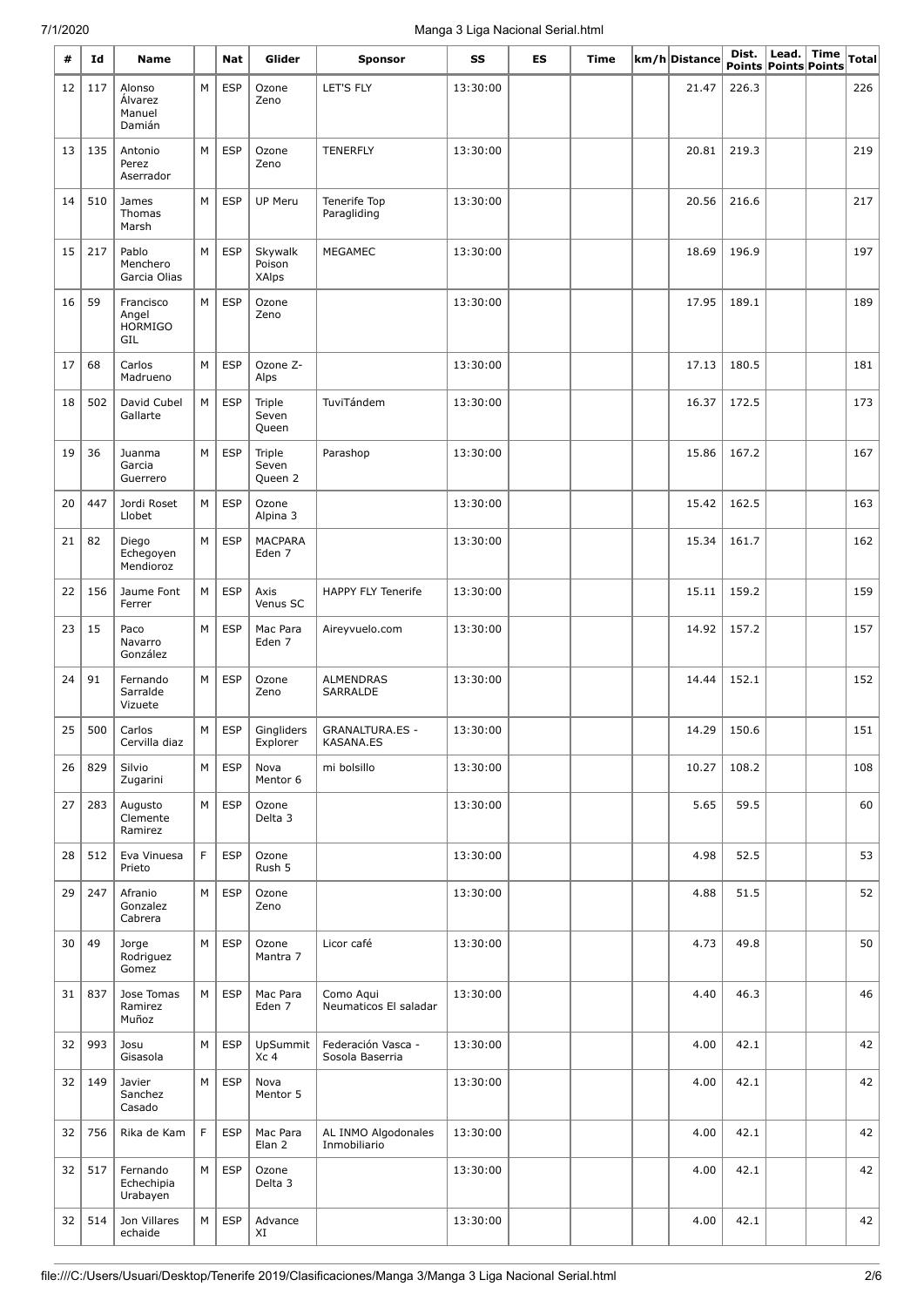# 7/1/2020 Manga 3 Liga Nacional Serial.html

| #  | Id  | <b>Name</b>                      |   | Nat        | Glider                        | <b>Sponsor</b>                         | SS       | <b>ES</b> | Time | km/h Distance | Dist.<br>Points Points Points | Lead. | <b>Time</b> | Total       |
|----|-----|----------------------------------|---|------------|-------------------------------|----------------------------------------|----------|-----------|------|---------------|-------------------------------|-------|-------------|-------------|
| 32 | 754 | Jan<br>Hooyberghs                | M | <b>ESP</b> | Mac Para<br>Elan <sub>2</sub> | AL INMO Algodonales<br>Inmobiliario    | 13:30:00 |           |      | 4.00          | 42.1                          |       |             | 42          |
| 32 | 177 | Miguel Casas<br>Suarez           | M | <b>ESP</b> | Ozone<br>Alpina 2             |                                        | 13:30:00 |           |      | 4.00          | 42.1                          |       |             | 42          |
| 32 | 74  | Miguel<br>Fajardo<br>Hermoso     | M | <b>ESP</b> | Ozone<br>Zeno                 | Alamair                                | 13:30:00 |           |      | 4.00          | 42.1                          |       |             | 42          |
| 32 | 159 | Rodrigo<br>Pleguezuelos<br>Gómez | M | <b>ESP</b> | Nova<br>Mentor 5              | MyCris - Granaltura.es                 | 13:30:00 |           |      | 4.00          | 42.1                          |       |             | 42          |
| 32 | 109 | Arcadio<br>Carbo<br>Capafons     | M | <b>ESP</b> | Ozone<br>Delta 3              |                                        | 13:30:00 |           |      | 4.00          | 42.1                          |       |             | 42          |
| 32 | 101 | Antonio<br>Ramos<br>Moyano       | M | <b>ESP</b> | Skywalk<br>Cayenne 5          | T.royo arilla, tenapark,<br>iparapente | 13:30:00 |           |      | 4.00          | 42.1                          |       |             | 42          |
| 32 | 146 | Javier<br>Gomez De<br>Segura     | M | <b>ESP</b> | Ozone<br>Swift 4              |                                        | 13:30:00 |           |      | 4.00          | 42.1                          |       |             | 42          |
| 32 | 204 | Fabián Déniz<br>Quintana         | M | <b>ESP</b> | Ozone<br>Zeno                 |                                        |          |           |      | 4.00          | 42.1                          |       |             | 42          |
| 32 | 64  | Luis manuel<br>Ramos<br>chinea   | M | <b>ESP</b> | Ozone<br>Zeno                 | enminube                               |          |           |      | 4.00          | 42.1                          |       |             | 42          |
| 32 | 61  | Miguel<br>Villarta               | M | <b>ESP</b> | Skywalk<br>Cayenne 5          | <b>FAMILIA VILLARTA</b>                |          |           |      | 4.00          | 42.1                          |       |             | 42          |
| 32 | 66  | Daniel<br>Martinez<br>alarcon    | M | <b>ESP</b> | Skywalk<br>Spice              | Skywalk España -<br>Castillo de Segura | 13:30:00 |           |      | 4.00          | 42.1                          |       |             | 42          |
| 32 | 262 | Miquel Angel<br>Pifarré Boix     | M | <b>ESP</b> | Nova<br>Triton                | Àger Aventura't                        | 13:30:00 |           |      | 4.00          | 42.1                          |       |             | 42          |
| 32 | 67  | Maite<br>Moreno<br>Benito        | F | <b>ESP</b> | Ozone<br>Zeno                 |                                        | 13:30:00 |           |      | 4.00          | 42.1                          |       |             | 42          |
| 50 | 212 | Francisco<br>Arenas<br>Hernando  | M | <b>ESP</b> | Advance<br>Omega 9            | no                                     |          |           |      | <b>DNF</b>    | 0.0                           |       |             | $\mathbf 0$ |

#### **Notes**

| Ιd | Name                                         | Note |
|----|----------------------------------------------|------|
|    | 212   Francisco Arenas Hernando   No Despega |      |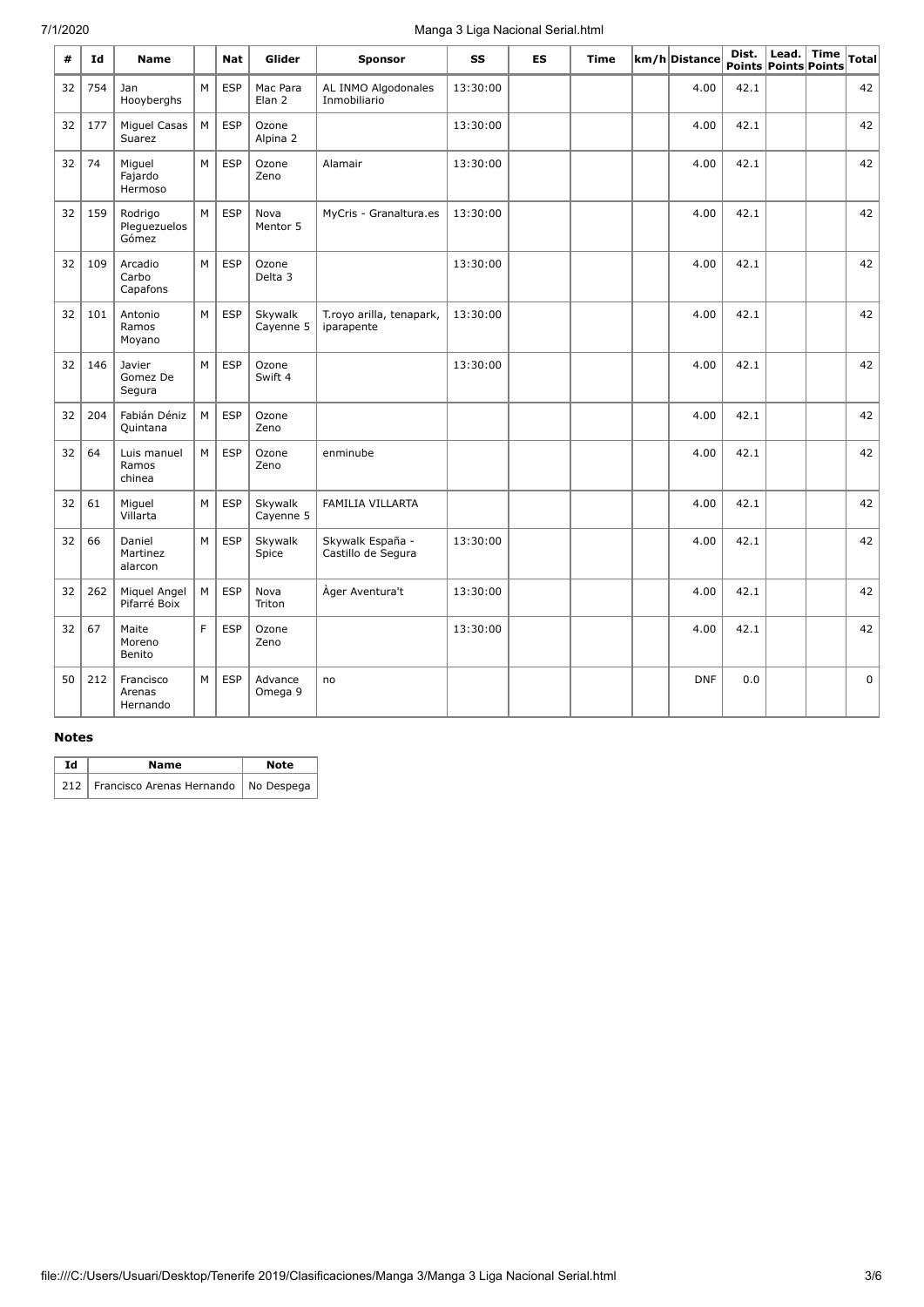### **Pilots absent from task (ABS)**

| ∣Id | Name                        |
|-----|-----------------------------|
|     | 52   Chechu Martinez Rojano |

### **Pilots not yet processed (NYP)**

**Id Name**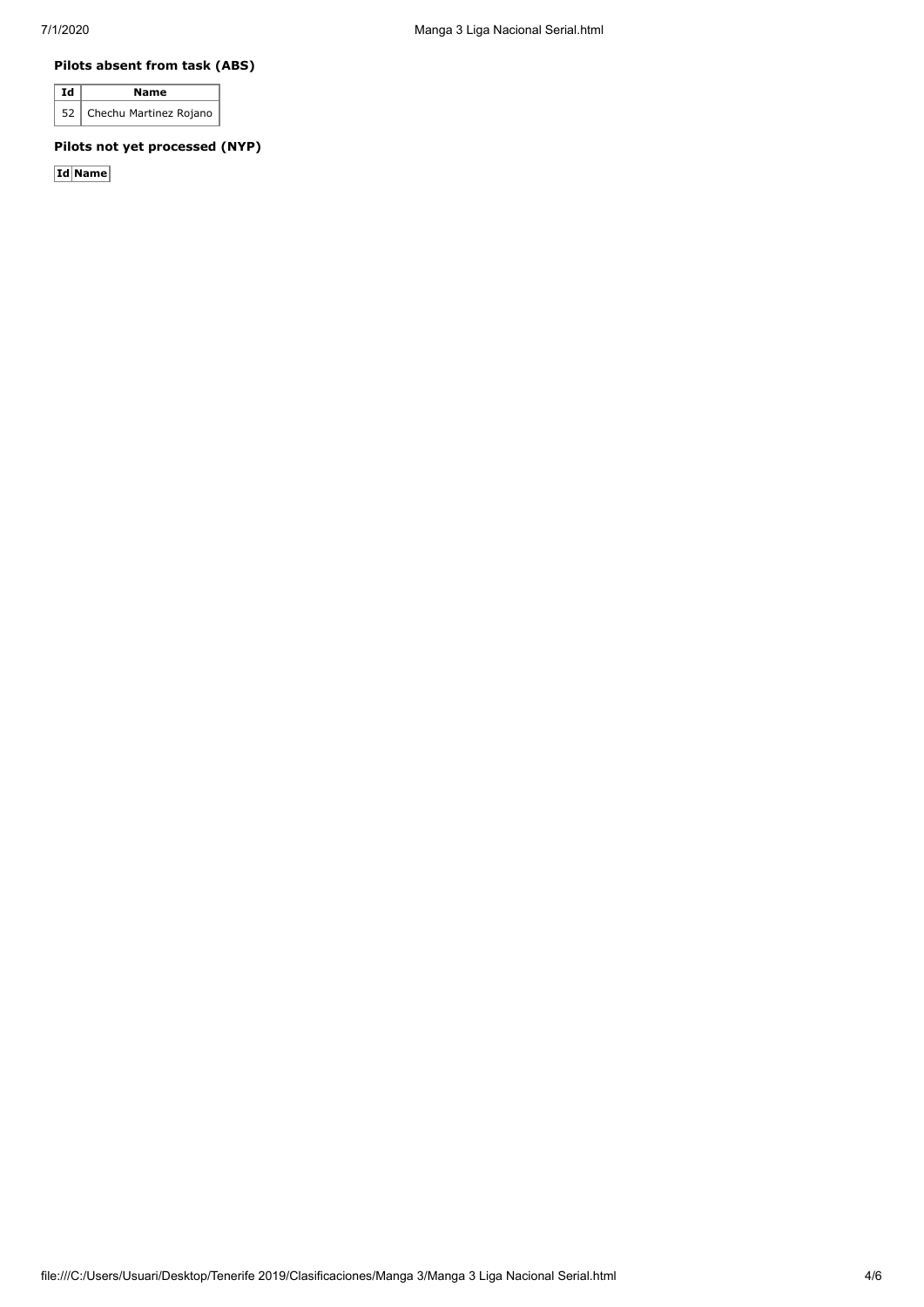#### **Task statistics**

| param                           | value                |
|---------------------------------|----------------------|
| ss_distance                     | 67.098               |
| task distance                   | 69.224               |
| launch_to_ess_distance          | 68.624               |
| no_of_pilots_present            | 83                   |
| no_of_pilots_flying             | 82                   |
| no_of_pilots_lo                 | 81                   |
| no_of_pilots_reaching_nom_dist  | 8                    |
| no_of_pilots_reaching_es        | 2                    |
| no_of_pilots_reaching_goal      | 1                    |
| sum_flown_distance              | 1328.199             |
| best_dist                       | 69.224               |
| best_time                       | 3.673                |
| worst time                      | 3.67611111111111     |
| no_of_pilots_in_competition     | 84                   |
| no_of_pilots_landed_before_stop | 0                    |
| sum dist over min               | 1046.256             |
| sum_real_dist_over_min          | 1046.256             |
| sum_flown_distances             | 1328.199             |
| best_real_dist                  | 69.224               |
| last_start_time                 | 2019-12-07T13:30:00Z |
| first_start_time                | 2019-12-07T13:30:00Z |
| first_finish_time               | 2019-12-07T17:10:23Z |
| max_time_to_get_time_points     | 5.59                 |
| no_of_pilots_with_time_points   | 1                    |
| goalratio                       | 0.012                |
| arrival_weight                  | 0                    |
| departure_weight                | 0                    |
| leading_weight                  | 0.021                |
| time_weight                     | 0.099                |
| distance_weight                 | 0.88                 |
| smallest_leading_coefficient    | 2.629                |
| available_points_distance       | 729.444              |
| available_points_time           | 40.654               |
| available_points_departure      | 0                    |
| available_points_leading        | 58.864               |
| available_points_arrival        | 0                    |
| time_validity                   | 1                    |
| launch_validity                 | 1                    |
| distance_validity               | 0.829                |
| stop_validity                   | 1                    |
| day_quality                     | 0.829                |
| ftv_day_validity                | 0.829                |
| time_points_stop_correction     | 0                    |

### **Scoring formula settings**

**param value**